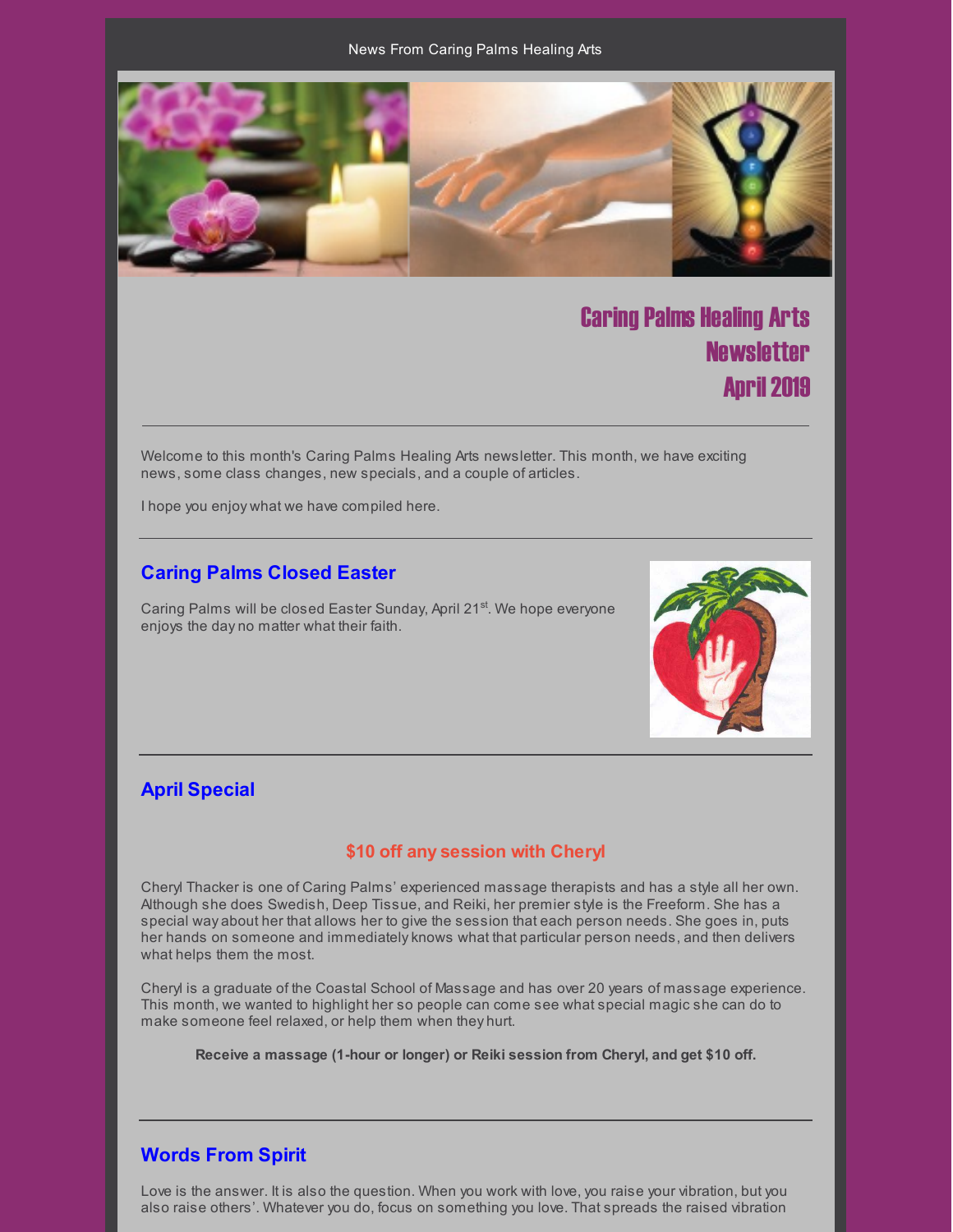through whatever you are doing. Spread your vibration through everything you do. Stay at the high vibration, and bring everyone to your level. Spirit loves you, and loves you more when you work with them, and their purpose. Feel that love. Keep some for you, but pass it on to others.

### **Reiki Share at Caring Palms**

Caring Palms has a Reiki share every month. A Share is where Reiki practitioners get together to work on each other. Group Reiki work is done where each person gets time on the table and worked on by several therapists at once. Any practitioner is invited no matter what lineage they have or practice level they are at. If you are a non-practitioner and have not experienced Reiki, you are also welcome.

**The next Reiki share is on Tuesday, April 2 nd from 7pm to 9pm.**

Please let us know if you will be coming.

# **Looking For New Therapist To Join Our Staff**

Caring Palms Massage and Reiki in Jacksonville Beach has an immediate opening for a talented female massage therapist who would like to come work in a caring, loving environment. Caring Palms pays 50% of the charged rate of \$70/hour before discounts. All tips go to the therapist.

At Caring Palms, we care about our clients and our staff. Sessions are booked with 30 minutes turnaround time in between. We are always there to help each other including showing new things and helping one better what they do as to work with less effort. Caring Palms has been determined to be one of the top 18 massage establishments in Jacksonville by Expertise.com in an independent study.

Days available are Tuesdays and Saturdays.

If you, or someone you know would be interested in joining our staff, send resumes to brian@caringpalms.com, or call 904-246-2206.

### **Inspirational Video of the Month**

We periodically add new videos to the collection as we make them. These are made to give you new ideas, and possiblysomething new to think about. Many of them are of previously written articles, but they are given live, not just a reading of what has been written. Also, we just added four new videos. Please check them out.

This month's featured video: **[Enlightenment](https://www.youtube.com/watch?v=Whl6NDFqOqE)**



#### **Ascension Theory Workshop Ascension Theory: Working with Spirit Energies and Using Them in This Life** *Talking With The Universe*

**Saturday, April 20, 2019** Cost: \$25, Pay at the door, or register online **[HERE](https://www.universe.com/events/ascension-theorysurrounding-yourself-in-the-light-april-2019-tickets-W7JXCG)**.

Join us at Caring Palms for a workshop in Ascension Theory and its Energies facilitated by Brian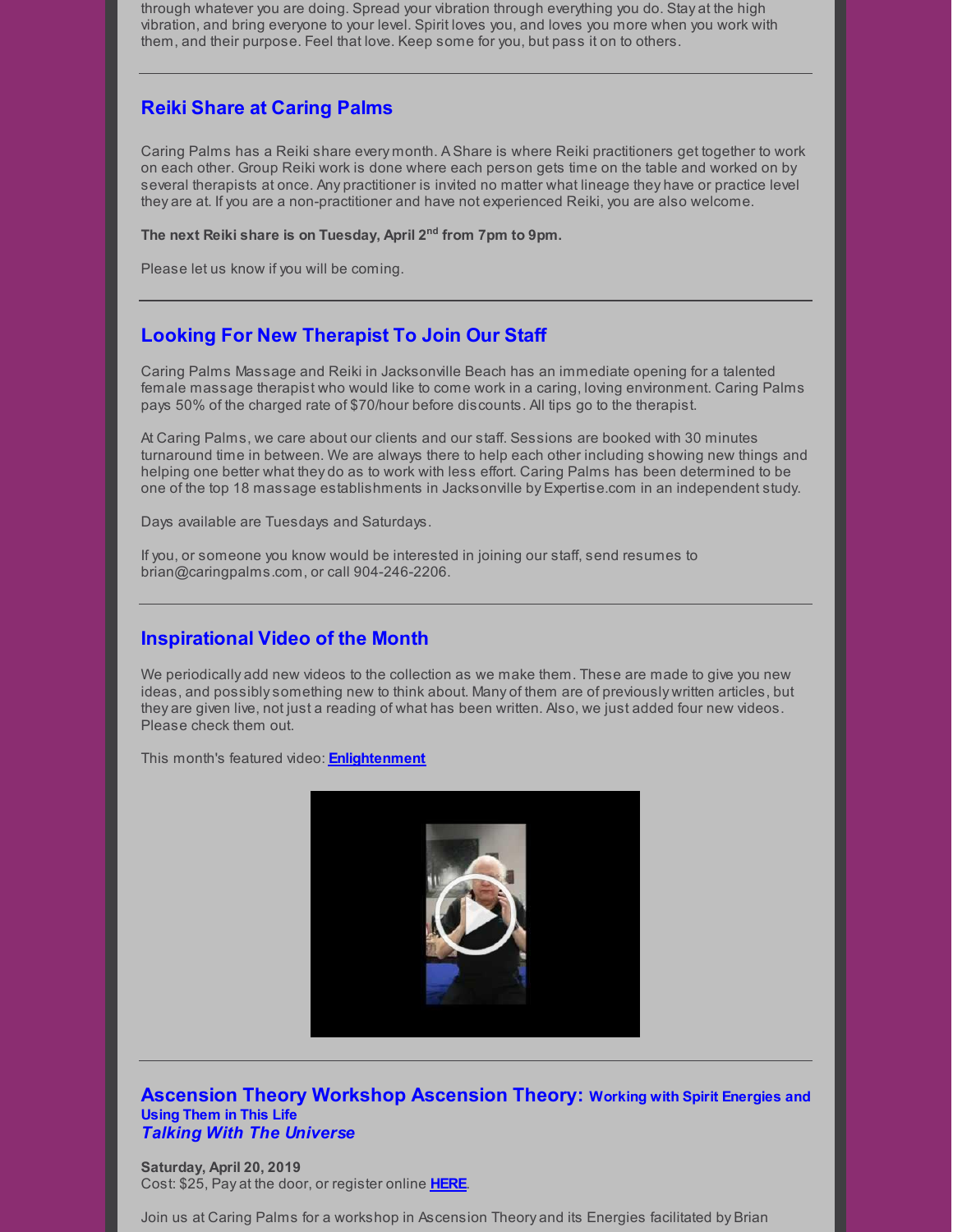Dean.

Ascension is basically what we do when we pass from this life to the next. But the energies are always available to us, and can be used to enhance how we live in this life. *One could consider these workshops as an introduction to White Light.* The more we raise our energies and raise our vibration, the more we can rise above the troubles, the drama, the "noise", and then be in a position to help ourselves, and in turn help others. It enables us to see more clearlyso we don't get dragged into the darkness. It allows us to rise above and release our problems. This is one in a series of bimonthly workshops that will help the participant to open to newer, higher vibrational energies, and then use these energies to keep themselves be focused, centered, and calm. Eventually, the participant will be able to feel the energies around to understand people, problems, and give them the wherewithal to help if they want.

Each workshop will be a stand-alone training with a lecture (on whatever the monthlytopic is), a meditation, an exercise with White Light, and an attunement/activation that will be individual to each person. You maycome to any of these or all of these as they will be self contained. All you have to do is show up!

We recommend that you bring a pillow to sit on, as space is limited.

The cost for this workshop is \$25 and can be paid at the door or online.

Please let us know if you will be coming so we can plan accordingly, and please come early if you **are paying at the door, so we can start the class on time.**

#### **Group Past Life Regression**

**Saturday, May 18, 2019** Cost: \$26, Pay at the door, or register online **[HERE](https://www.universe.com/events/group-past-life-regression-may-2019-tickets-46FP7G)**.

Please join us at Caring Palms for a Group Past Life Regression event facilitated by Laura Bogen, Certified Hypnotherapist and QHHT Practitioner. Using simple, but effective visualization techniques, the first part will include experiencing one of your past lives that is most appropriate for you to see at this particular time in your life.

Did you witness the library of Alexandria burning? Did you help discover the New World? Perhaps you were a knight in medieval times? The possibilities are endless.

Then stay a bit longer for the second part, where you will be able to explore a distant future life. You may witness unforeseen technology, interesting concepts, and even otherworldly events and beings. After all, the future is what you make of it... All of this will be prepped by a short series of visualization exercises created to help develop your imagerykills, which can have many benefits. Some benefits include building your inner sight (also called clairvoyance), sparking creativity, reawakening your imagination, and more.

All you have to do is show up! (We recommend that you bring a pillow to sit on, as space is limited.)

The cost for this workshop is \$26 and can be paid at the door or online.

Call Caring Palms to reserve your spot. Check out Laura's website **[HERE](http://www.soultrekexperience.com/)**.

Please let us know if you will be coming so we can plan accordingly, and *please come early* if you are paying at the door, so we can start the class on time.

#### *Next Group Past Life Regression Workshop: May 18*

Laura is also working on new workshops for the future. Keep watching on the website and her site for announcements.

#### **Leave a Review, Enter Our Drawing**

Leave a review and be entered in a drawing to win a free session. If you have enjoyed the services at Caring Palms, whether that be massage, Reiki, or classes, or something else, please leave a review on one of the review sites like Google, Facebook, or any of the many places that take reviews. Lately, it has been these reviews that have been bringing new clients into the studio, and all have been glad they found us.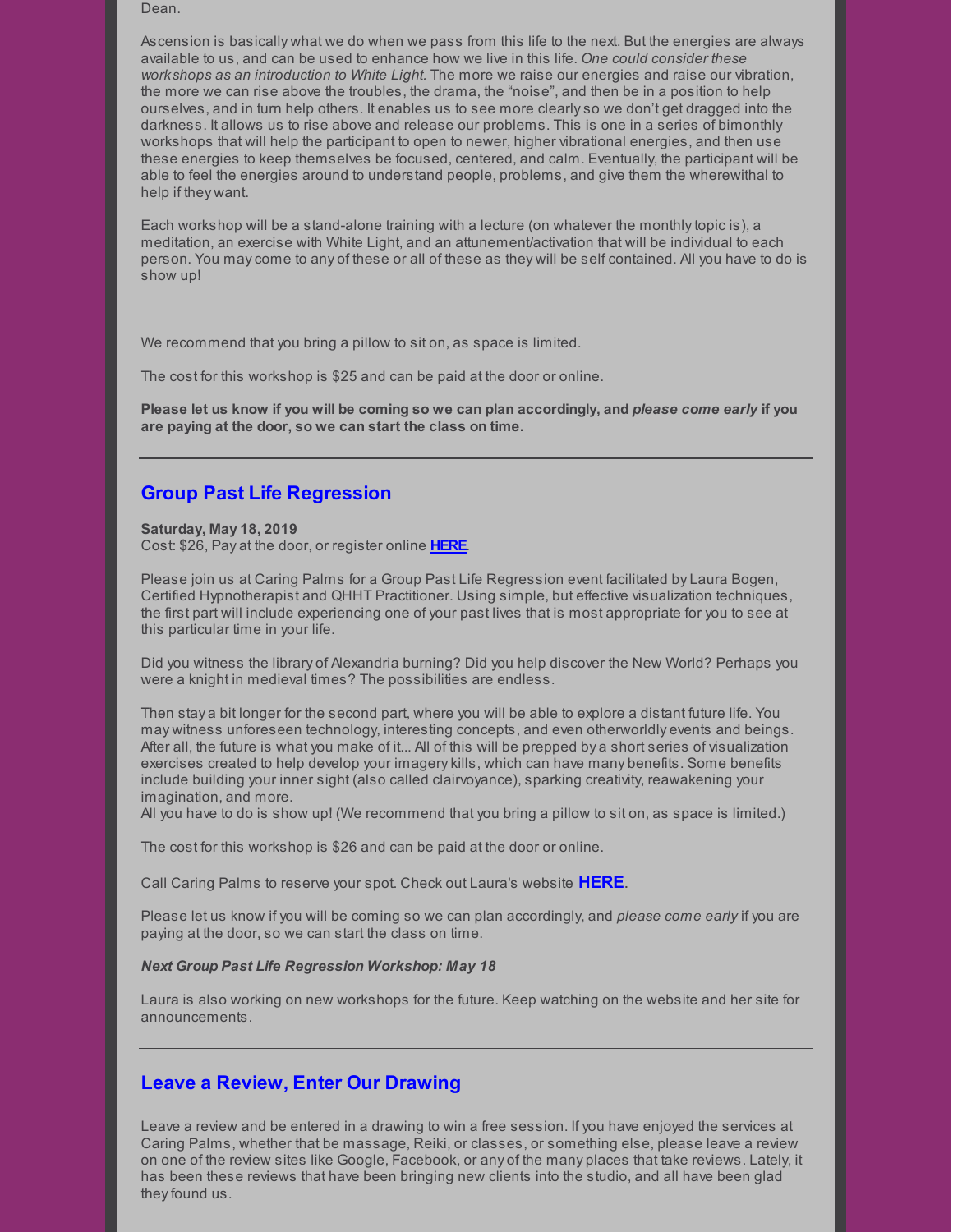Anyone leaving a review will be entered into the monthly drawing to win a free session (massage or Reiki). Reviews made between the first and last day of each month will go into the drawing, and the winner will be pulled on the first of every month. Thank you all that have left reviews, and congratulations to the people who have already won free sessions.

**Note:** We are asking people not to post on Yelp unless you are a person that posts there regularly. Yelp has some qualifying software that looks at each review, and if you are a regular poster, your comment is deemed "Relevant", otherwise your comment is marked "Not Relevant". While Caring Palms has 20 5-star reviews on Yelp, onlyseven of them are deemed "Relevant", and one has to go through another step to see the remaining 13.

#### **Mirror, Mirror On The Wall by Monique Bailey**

Looking in the mirror is something we all do daily. We are checking in with our outer appearance to what others see. We are approving of our perception of how we present ourselves to the world. We are feeding our ego for the positive and perhaps a little negative too. How often do we look at that mirror and sayI approve of myself? Do we tell ourselves, "I like who I am as a person" not just for the visual understanding but as a soul reflection? Do we ask ourselves how to improve on what we put out, not just on a superficial level but as a soul being?

It is important to build that positive foundation with ourselves to nourish our souls to be the best version of ourselves. Tell yourself you are loved exactly as you are. Tell yourself you are enough. You are your purpose. Tell yourself you are beautiful in every way because you are. When we put this energy into ourselves that is what will be reflected. We will elude beauty and love and peace and ultimately how we treat others. When we reflect this image, it will be recognized bythose of the same. It starts with yourself, you have to be what you want.

We come across all walks of life and find adversityin other people's perceptions of the world but also as themselves. We see others in our minds, not how they perceive themselves. In a world of diversity, we can be anything we want to be. So, with that power of being anything you want to be, how is it that some people misuse their potential? Whycan't we all be positive and have the same concepts of what life is about? Whyis it good versus evil? Why does the evil fight so hard to be right?

We choose to treat others differently based on divisions of self, things that perhaps we have not accepted internally. Matters of how our soul needs to grow in understanding, it is all a learning process for our soul. Our souls' journeyis to have everytype of experience in order to find balance. Challenge yourself byseeing the other reflection for what that soul wants you to see. Be open to the ideas that not just your perception is the onlyinsight. This is how we grow and learn to understand other perceptions and reflections.

Take an extra minute next time you see yourself to actuallysee what you want to be and so it will be.

#### **Poetry by Brian Dean, channeled from Spirit**

Part of an exercise that we were to did in a mediumship class was to connect to one of our spirit guides and gather information. (Spirit guides are those that have lived on this earth and now exist in spirit, as *opposed to angels who are purely spiritual beings. Our guides help us make the right decisions and* stay to our path.) Past the information gathering portion, we were to allow our guide to pass on some *philosophy from their perspective. The following which is passed on word for word, was what my guide wanted people to know. I felt it was worth putting here.*

A rose by any other name, would still smell as sweet. One might consider that poetry, not just words. But everything is poetry, not just words

The movement of the sun across the skyis just so matching and poetic. The fall of rain from darkened skies cleansing the soiled ground. The movement of all bodies in the universe, as well as all bodies interacting with each other, with nature upon the planet.

Each movement we make has its poeticness about it, how we interact with others, with ourselves, with nature. Everything moves. Everything interacts. Everything has a purpose, and an intention, and a harmonythrough the interactions of all things. We blend, we bounce, we feel, we hide, we stand tall. We feel strength. We feel failure. This too is balance, and poetry.

Poetry has to balance with the proper interactions of things, how theycome together, what they mean, how they grow and progress. You think of them in words, or rhyme where things build to a certain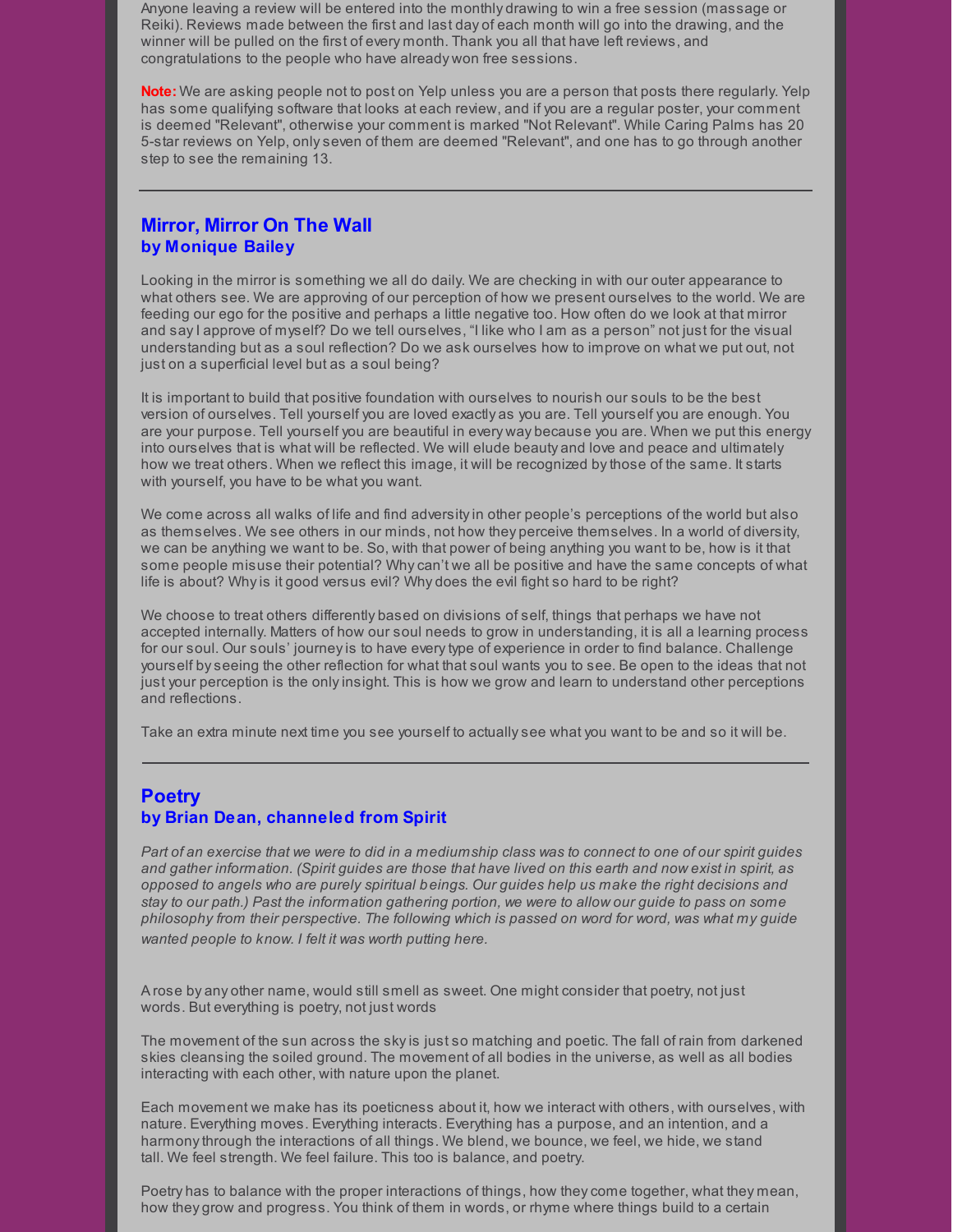conclusion, a meaning, a point.

But words are not all that is poetry. Poetryis cause and effect, the interactions coming to conclusions, pushed by meaning, making points, creating growth. That is more poetrythan anything you could write down.

Oh you, on the human level onlysee so far, and with such limited interpretation. Look beyond what you think you see. Allow new perceptions to enter your consciousness, feel beyond what you think your scope of feeling is. Then you open to the mind of the universe. Yes, the universe.

The universe with all its complexities, with all its movement and balances is a blending, and poetic in itself. But then when you look beyond the normal, beyond what you have been taught, and open your mind to things beyond the physical, then you see the integration of all things, the movement of all things going by, interacting as theyshould. This filters down to your level as words and feelings, and you make the best of it that you can. But know that while you mayfeel a small thing in this concept, you are an integral part. You blend and make the whole what it is.

And as the rose grows, and blooms, and then withers, so do you, leaving some mark on the landscape of what was your life. And that is poetry indeed.

### **Guided Meditation CDs Now Available In-House and Online**

The first three guided meditations are now available. We have a small inventoryin-house). When these have been sold, we will replenish them (replenishment takes about 10 days). These meditations are also available online as CDs or MP3s and can be purchased through the **[Meditations](http://caringpalms.com/meditations.html) Page**. If you are looking for a safe meditative journeyto relax or work, come see us, or purchase one (or all three) online. Available meditations include, Finding Sanctuary, Working Through Past Experiences, and Visiting With Your Guides. We are hoping to have the other three available within a few months.

### **Reiki Class Schedule**



The following is a list of currentlyscheduled Reiki Classes. Each class (unless otherwise marked) currently has a status of 'Scheduled'. This means that a date has been set, but no one has signed up for it yet. Once a deposit has been received for a class, the status will be 'Confirmed'. Anyclass marked as 'Closed' has filled up. (Note: In some cases, one may be able to enter a class marked 'Closed' with permission of the instructor.)

You maysign up for any of these through the website, or over the phone with a credit card.

#### Reiki 1

- April 13 (Saturday) 10am 5pm **Confirmed**
- May 11 (Saturday) 10am 5pm **Confirmed**
- May 15 (Wednesday) 10am 5pm
- June 8 (Saturday) 10am 5pm **Confirmed**
- July 13 (Saturday) 10am 5pm
- July 17 (Wednesday) 10am 5pm
- August 10 (Saturday) 10am 5pm
- August 26 (Monday) 10am 5pm
- August 28 (Wednesday) 10am 5pm
- September 7 (Saturday) 10am 5pm
- October 12 (Saturday) 10am 5pm
- November 9 (Saturday) 10am 5pm

#### Reiki 2

- March 27 (Wednesday) 10am 5pm
- May 25 (Saturday) 10am 5pm **Confirmed**
- May 29 (Wednesday) 10am 5pm
- July 27 (Saturday) 10am 5pm **Confirmed**
- July 31 (Wednesday) 10am 5pm
-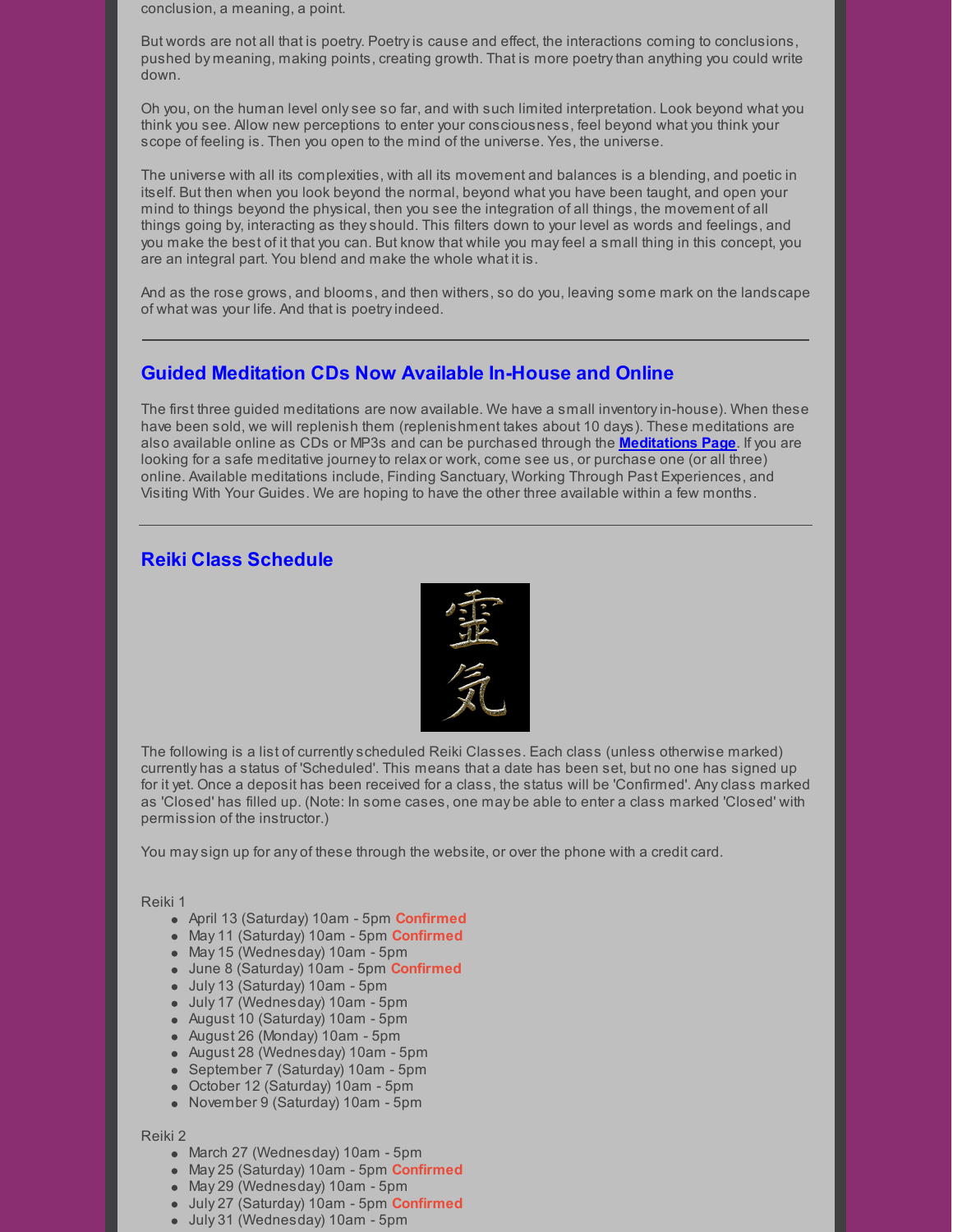- August 14 (Saturday) 10am 5pm
- August 27 (Tuesday) 10am 5pm
- October 26 (Saturday) 10am 5pm

#### Reiki 3

- April 27 (Saturday) 10am 5pm **Confirmed**
- June 22 (Saturday) 10am 5pm
- August 21 (Wednesday) 10am 5pm
- August 31 (Saturday) 10am 5pm
- November 23 (Saturday) 10am 5pm

All classes are open to anyone wanting to learn this unique method of hands-on healing. The cost for each class is \$125 no matter what level of Reiki the class is for. A \$50 deposit is required a minimum of seven (7) days prior to the class date (or permission of the instructor) to reserve a space in the class. Classes with no deposits received bythe cut off date will be canceled. All class statuses may be viewed under Reiki, Reiki Class Information, and Class Schedule. You can also sign up for classes there. (Check the website for the location.)

**Each Reiki class is NCBTMB and Florida Board of Massage Approved for six (6) Continuing Education Hours (CEUs)**

# **Advanced Body Mechanics and Techniques**

The following is a list of currentlyscheduled classes. This class is a two-dayclass worth 12 CE hours for massage therapists. Each class (unless otherwise marked) currently has a status of 'Scheduled'. This means that a date has been set, but no one has signed up for it yet. Once a deposit has been received for a class, the status will be 'Confirmed'. The schedule is as follows:

You maysign up for any of these through the website, or over the phone with a credit card.

- $\bullet$  June 12 and 13, Wednesday 9:00am 5:00pm and Thursday 10:00am 4:00pm
- $\bullet$  August 3 and 4, Saturday 9:00am 5:00pm and Sunday 10:00am 4:00pm
- October 5 and 6, Saturday 9:00am 5:00pm and Sunday 10:00am 4:00pm

All classes are scheduled to be held at the Caring Palms Studio. Should the location change, that change

will be on the website and students notified.

Maximize your results with less effort. Utilize the science of martial arts and applyit to massage. Advanced Body Mechanics and Techniques for Massage Therapists, is designed to reconnect the massage therapist with proper body mechanics and techniques while putting a new twist on things and showing how to get more pressure with little effort. While it does go over some basics, it takes body mechanics to a new level where every move involves the use of the therapist's entire bodyso they can work without hurting themselves. The class being part lecture, part hands-on practice takes positions, centering, and the proper use of bodystrength from Japanese martial arts and applies them to the art of massage therapy. It also shows how to focus one's energies to increase their strength with simple exercises meant to teach the student how to 'think' beyond where they are working so theycan get deeper into the client and to channel their energies to the point of thought. The student will learn how to focus their energies and use their bodyto do deep work and not get hurt. This class will help anyone to work deeply with less effort no matter if one is 90 pounds or 250 pounds. This class is for both the seasoned therapist and the new therapist. It will show moves everyone does, but in a new light as well as moves many people may not have seen before. The idea is not to dictate how to practice, but to show better body mechanics which the therapist can adapt to what they do. This is true whether they adapt all of it or just part of it.

#### **NCBTMB and Florida Board of Massage Approved for twelve (12) Continuing Education Hours (CEUs)**

#### **Class Cost: \$300**

This class is for licensed massage therapists or anyone that regularly uses massage in their practice. For those looking to learn basic massage for relaxation for their partner or friends, see the website on the Massage For Couples classes.

To sign up for classes, go to the website and select Continuing Education, Advanced Body Mechanics and Techniques, and Class Schedule to see additions and changes or to sign up.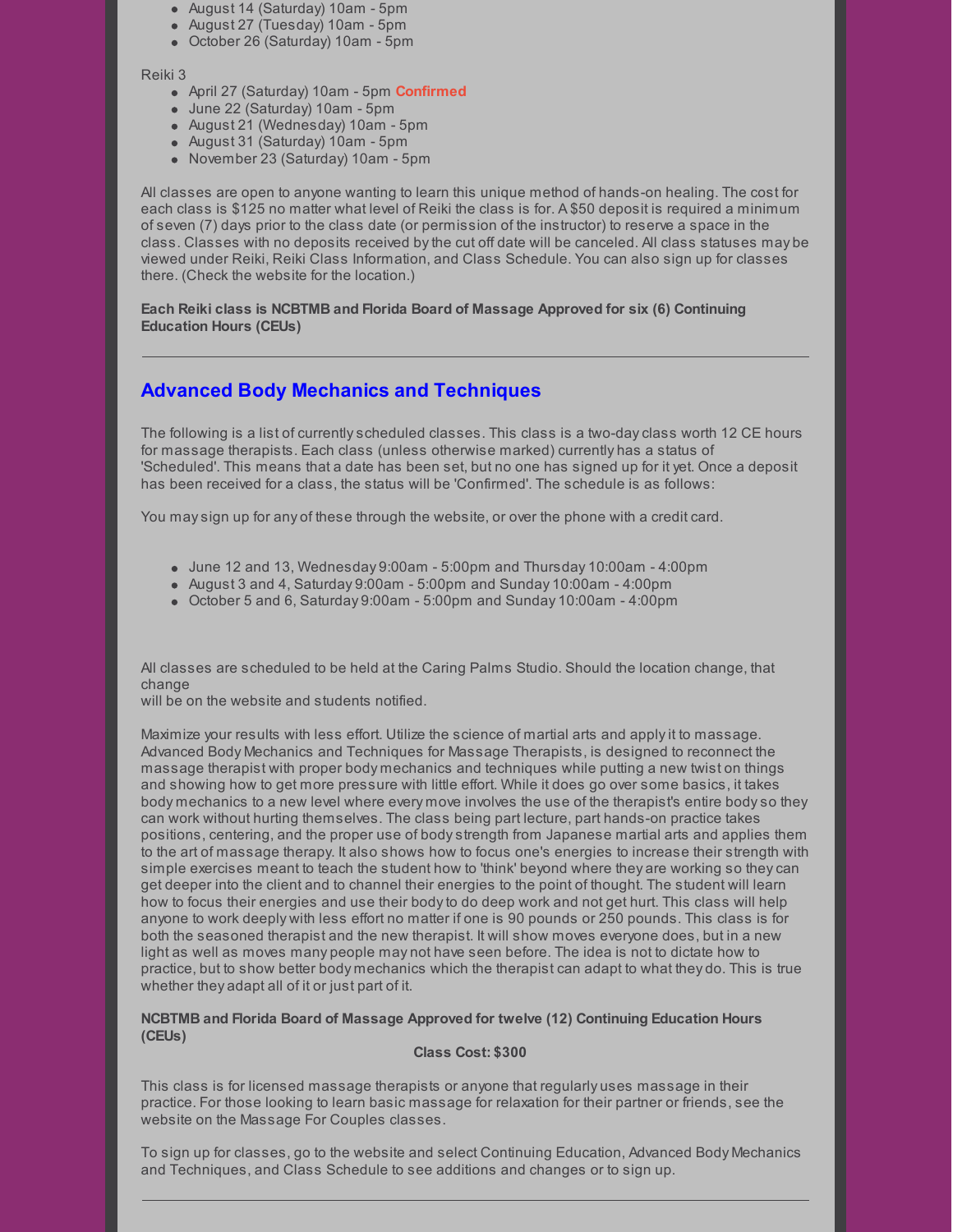## **Caring Palms Hosts Mediumship Classes**

Every month, Caring Palms is host a mediumship class taught by Marilyn Jenquin of the International Foundation for Spiritual Knowledge. In this class, Marilyn teaches the British style of mediumship (this is similar to the style used by John Edward). Each class contains a lecture, a meditation, and class exercises. This is for all ranges of students from the beginner, to the long time student.

Mediumship is a method of communicating with people who are no longer in their physical body, but in the spirit world. The class teaches students to do evidential readings as exercises so they get comfortable developing a relationship with those in spirit. This class is for anyone wanting to work with spirit whether they intend to become professional mediums or simply to use it in their everyday lives.

Classes are usuallyscheduled the fourth Thursday of each month from 1pm to 3:30pm at the Caring Palms studio. For more information, go to the IFSK [Website](http://www.ifsk.org/) where you can learn more about this, check class schedules and locations, and get contact information.

### **Modality of the Month Swedish Massage**

Although exotic sounding, Swedish massage is the most common type of massage performed. Developed by Pehr Henrick Ling, who based it on the movements of Swedish gymnasts, it can be a veryrelaxing session, but can also be therapeutic.

Swedish massage is usually the first style of taught in most schools. It is a great beginning point for students to learn to touch a client, and develop pressures and movements. This is actuallythe basis for most of what theylearn later.

This style of massage can be veryrelaxing as it uses long strokes (Effleurage) and kneading (Petrissage) to make a person feel good. The long strokes are veryrelaxing, and the kneading of the muscles just plain old feels good. These things allow a person to relax and release tension while they are being worked on.

#### **read [more](http://caringpalms.com/article_swedish.html)**



Swedish [Massage](https://www.youtube.com/watch?v=PbEZa9W0MNM) (Click on picture or description to see video)

#### **Brian Offering Readings**

Brian is now doing readings to anyone that wants to sit for one for \$40 for up to one hour. Keep in mind, these are mediumship readings, not psychic readings. If you have an interest, please contact Brian and something can be scheduled. These can also be scheduled from the website.